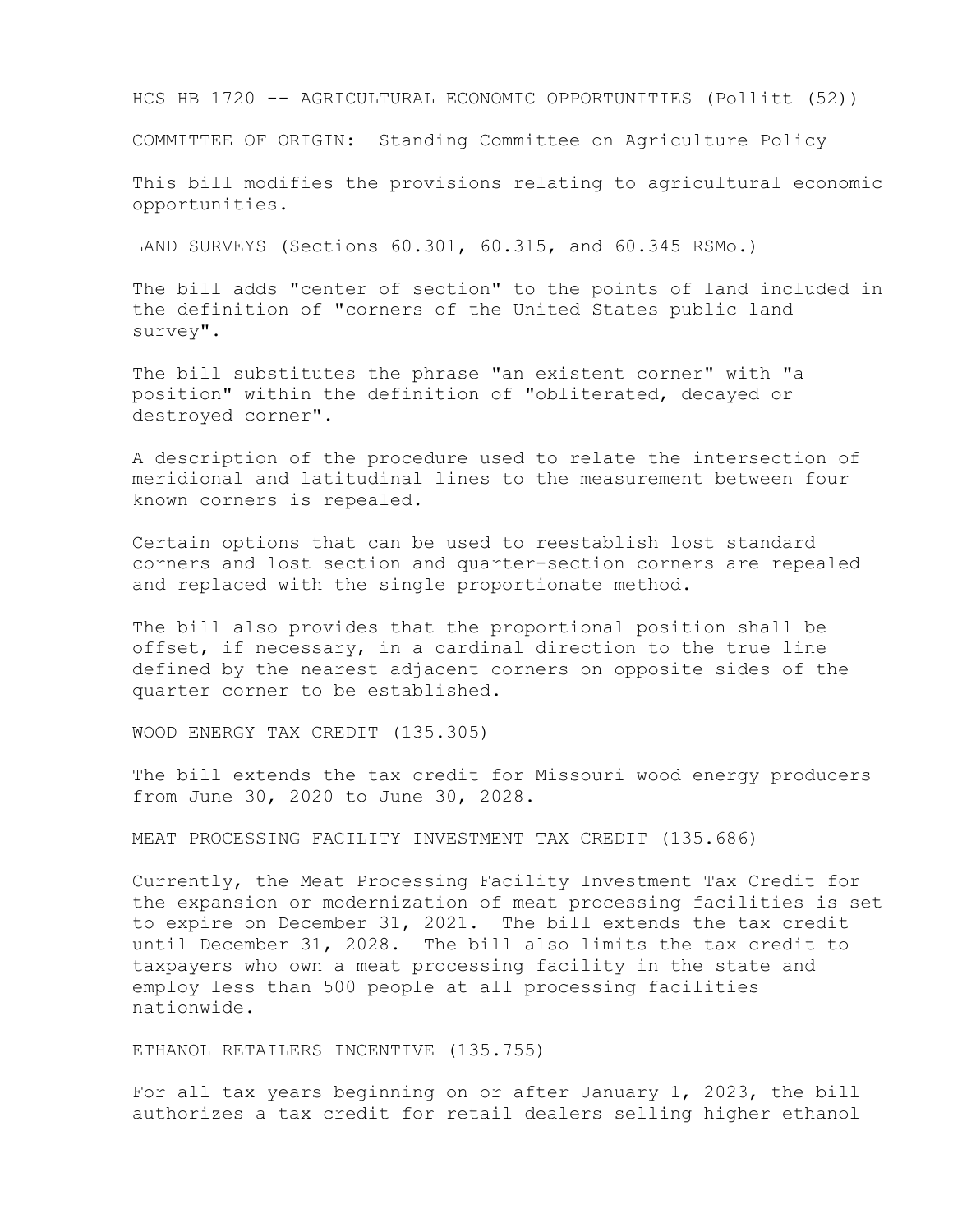blend at the retail dealer's service station. The credit will be equal to \$0.05 per gallon of higher ethanol blend sold and dispensed through metered pumps at the service station during the tax year. The tax credit will be nontransferable and nonrefundable but may be carried forward to any of the five subsequent tax years. The total amount of tax credits authorized under the bill in a given fiscal year will not exceed \$5 million. The program will sunset on December 31, 2028, unless reauthorized by the General Assembly.

BIODIESEL INCENTIVE PROGRAMS (Sections 135.775 and 135.778)

For all tax years beginning on or after January 1, 2023, the bill authorizes a tax credit for retail dealers selling a biodiesel blend at the retail dealer's service station in the state or for distributors that sell a biodiesel blend directly to the final user in the state. The credit will be equal to \$0.02 per gallon for between a 5% and 10% blend and \$0.05 per gallon of in excess of a 10% blend sold and dispensed through metered pumps at the service station or directly to the final user located in the state during the tax year. If the tax credit exceeds the taxpayers tax liability, the difference shall be refundable. The total amount of tax credits authorized under the bill in a given fiscal year will not exceed \$16 million. The program will sunset on December 31, 2028, unless reauthorized by the General Assembly.

For all tax years beginning on or after January 1, 2023, the bill authorizes a tax credit for Missouri biodiesel producers in the state. The credit will be equal to \$0.02 per gallon produced by the Missouri biodiesel producer during the tax year. A biodiesel producer that does not qualify as a Missouri biodiesel producer, as defined by in the bill, may claim a prorated tax credit based on the percentage of the producer's feedstock that originates in Missouri.

If the tax credit exceeds the taxpayers tax liability, the difference shall be refundable. The total amount of tax credits authorized under the bill in a given fiscal year will not exceed \$4 million. The program will sunset on December 31, 2028, unless reauthorized by the General Assembly.

SOYBEAN PRODUCERS ASSESSMENT (275.357)

Currently, the federal soybean producers assessment is 0.5% of the net market price of soybeans grown in this state and the state assessment is one half of the national assessment. This bill specifies that as long as the federal assessment remains at  $0.5\%$ , the state assessment must correspond to the state credit of the total assessment paid to the commodity merchandising council.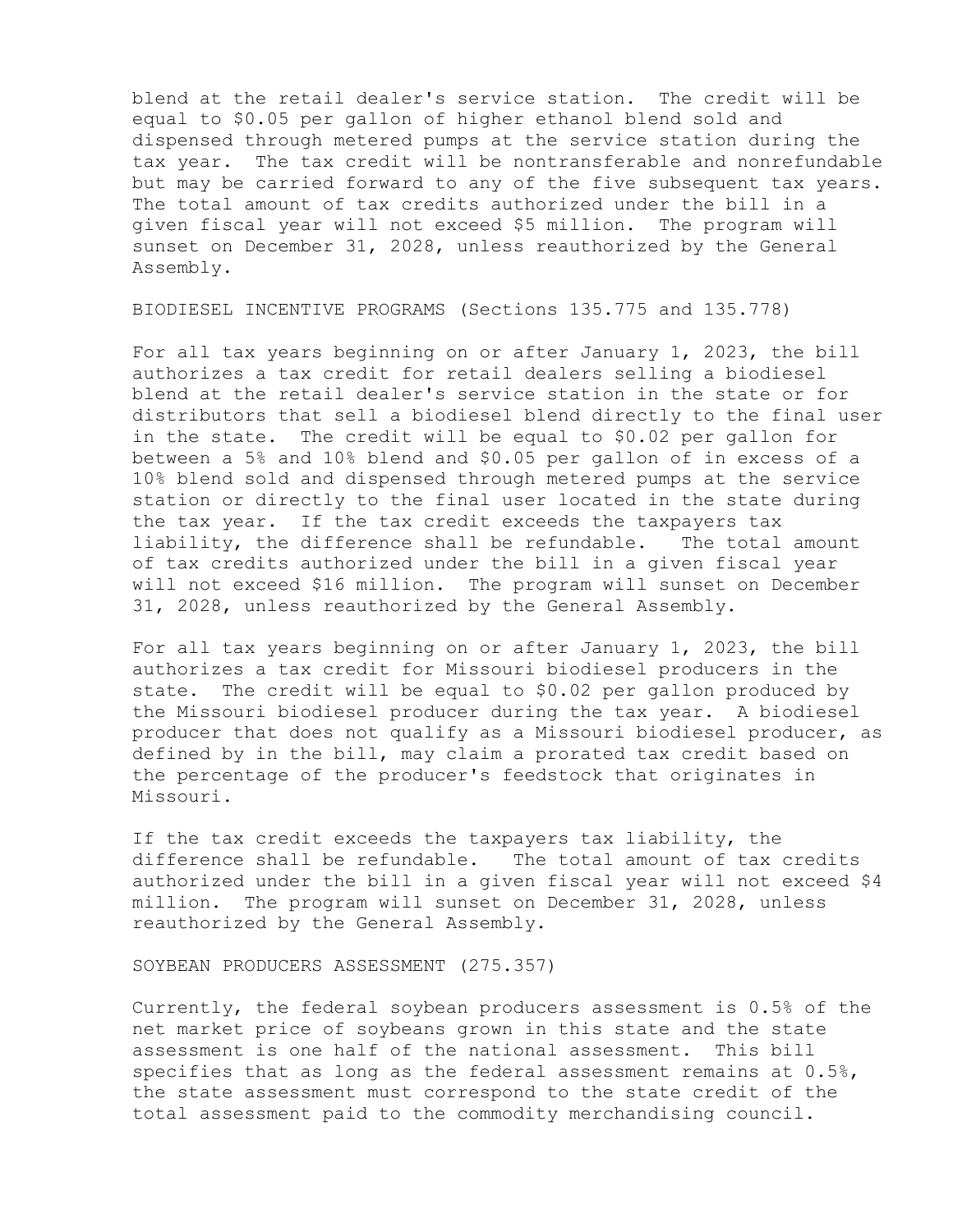If federal assessment is reduced or ceases, the state assessment will be equal to 0.5% of the net market price of soybeans grown with in the state. The bill specifies how the state and federal assessments are to be collected and remitted and that the state feeds are subject to refund.

AGRICULTURAL TAX CREDIT EXTENSIONS (Section 348.436)

Currently, the Agricultural Product Utilization Contributor Tax Credit under Section 348.430, and the New Generation Cooperative Incentive Tax Credit under Section 348.432 are set to expire on December 31, 2021. The bill extends the expiration date to December 31, 2028.

FAMILY FARMS ACT (Section 348.500)

Currently, a small farmer may qualify for the Family Farm Livestock Loan Program if he or she is a farmer that is a Missouri resident who has less than \$250,000 in gross sales per year and is only eligible for one loan per family and for only one type of livestock. The bill allows a farmer to qualify if he or she has less than \$500,000 in gross sales per year and removes the restriction to only one loan per family. In addition, the bill doubles the maximum amount of the loan for each type of livestock.

ANHYDROUS AMMONIA (Sections 643.050, 643.079, 643.245 and repeal of 266.355)

The bill repeals provisions of law that give the Department of Agriculture oversight over standards relating to anhydrous ammonia and authorizes the Air Conservation Commission to adopt, promulgate, amend, and repeal rules and regulations for covered processes at agricultural stationary sources that use, store, or sell anhydrous ammonia, and regulations necessary to implement and enforce the risk management plans under the federal Clean Air Act.

Each retail agricultural facility that uses, stores, or sells anhydrous ammonia that is an air contaminant source subject to a risk management plan under the federal Clean Air Act must pay an annual registration of \$200. The bill also establishes an annual tonnage fee for anhydrous ammonia of \$1.25 per ton used or sold.

Each distributor or terminal agricultural facility that uses, stores, or sells anhydrous ammonia that is an air contaminant source subject to a Risk Management Plan Program 3 under federal regulations relating to chemical accident prevention must pay an annual registration of \$5,000 and does not pay a tonnage fee.